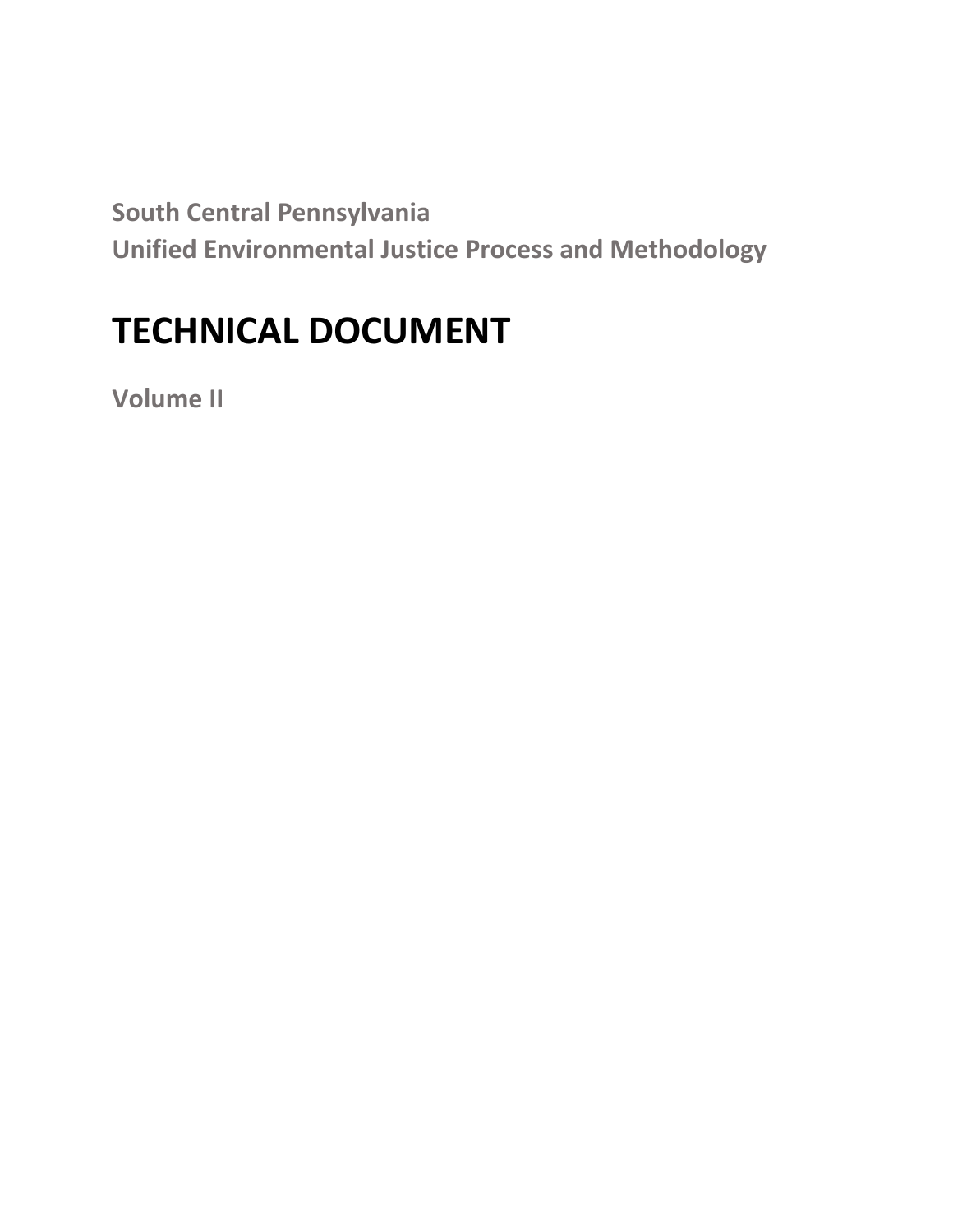| Appendix A: Identifying EJ Populations                         |  |
|----------------------------------------------------------------|--|
| Appendix B: Assessing Conditions and Identifying Need          |  |
| Appendix C: Evaluating Benefits and Burdens of Plan or Program |  |

Appendix D: Identifying and Addressing Disproportionately High and Adverse Effects

Appendix E: Environmental Justice Public Involvement Guide

Appendix F: Data Guide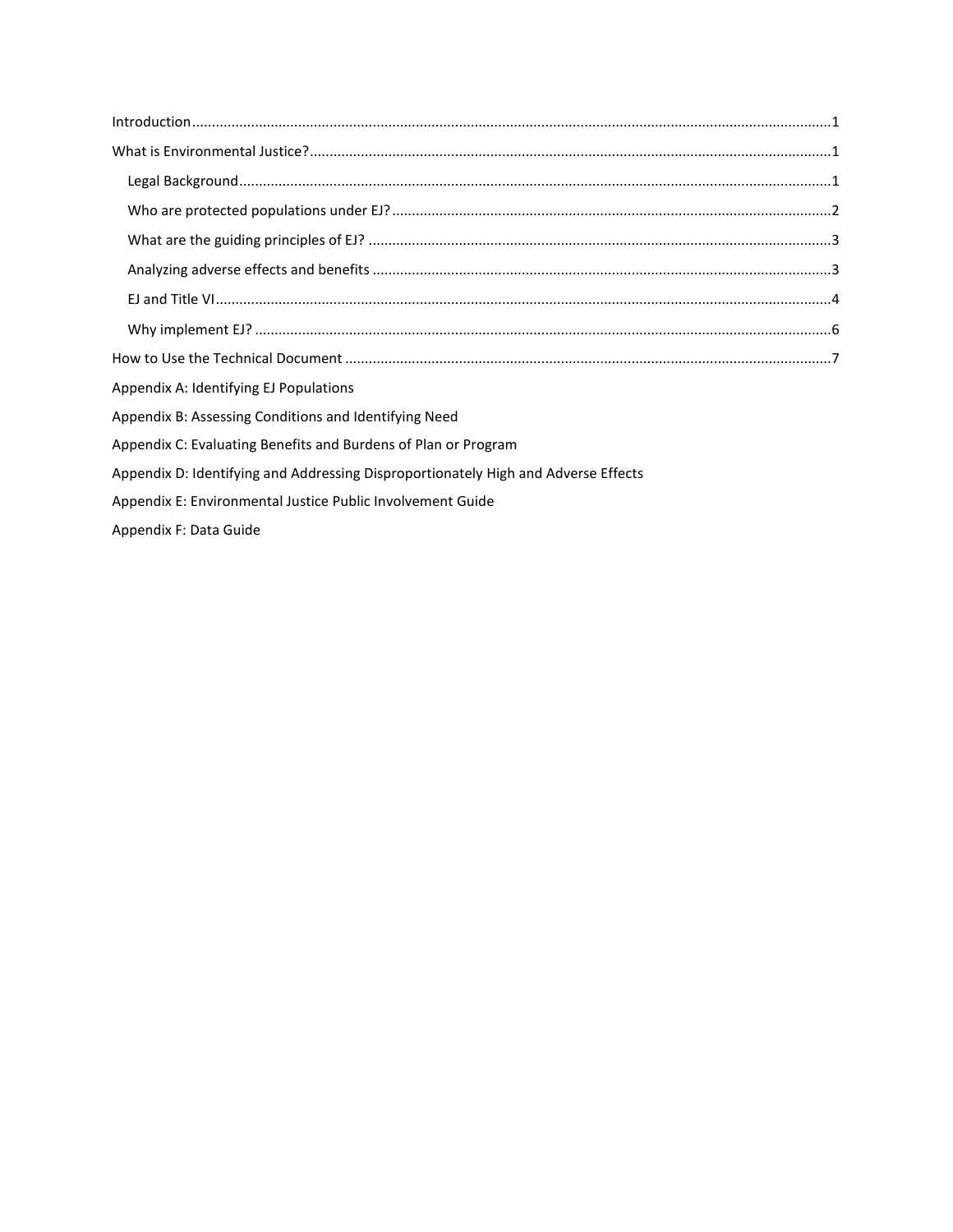## <span id="page-2-0"></span>**Introduction**

The main document of the *South Central Pennsylvania Unified Environmental Justice (EJ) Process and Methodology Guide* (Volume I) provides brief overviews of each recommended approach. This Technical Document (Volume II) introduces users to the concept of environmental justice and the *Executive Order 12898, Federal Actions to Address Environmental Justice in Minority Populations and Low-Income Populations* that was issued, tracing its foundations in nondiscrimination laws, agency orders and guidance. The guiding principles and key definitions for identifying and addressing environmental justice are given.

The Technical Document includes six appendices containing detailed information on analytical approaches, data sources, and public engagement techniques. Volume II first provides background on Environmental Justice requirements and objectives and concludes with an explanation on how *Guide* users can make use of Volume II appendices.

## <span id="page-2-1"></span>**What is Environmental Justice?**

#### <span id="page-2-2"></span>**Legal Background**

The concept of environmental justice emerged in the early 1980s in response to concerns that minority and low-income populations were experiencing greater negative environmental effects than other populations. In 1994, Executive Order 12898, *Federal Actions to Address Environmental Justice in Minority Populations and Low-Income Populations* was issued EO 12898 stipulates that:

*"Each Federal agency shall make achieving EJ part of its mission by identifying and addressing, as appropriate, disproportionately high and adverse human health or environmental effects of its programs, policies, and activities on minority populations and low-income populations."* 

Although EO 12898 is a fundamental basis for US Department of Transportation's Environmental Justice strategy, the concept of EJ has its roots in the 14th Amendment of the US Constitution and its Equal Protection Clause, which states:

*"No State shall make or enforce any law which shall abridge the privileges or immunities of citizens of the United States; nor shall any State deprive any person of* 

#### **EJ Orders and Guidance**

- Executive Order 12898, Federal Actions to Address Environmental Justice in Minority Populations and Low-Income Populations
- USDOT Environmental Justice Order 5610.2(a), Actions to Address Environmental Justice in Minority Populations and Low-Income Populations
- FHWA Order 6640.23A FHWA Actions to Address Environmental Justice in Minority Populations and Low-Income Populations
- Federal Transit Administration Circular 4703.1, Environmental Justice Policy Guidance for Federal Transit Administration Recipients
- Federal Highway Administration Environmental Justice Reference Guide

*life, liberty, or property, without due process of law; nor deny to any person within its jurisdiction the equal protection of the laws."*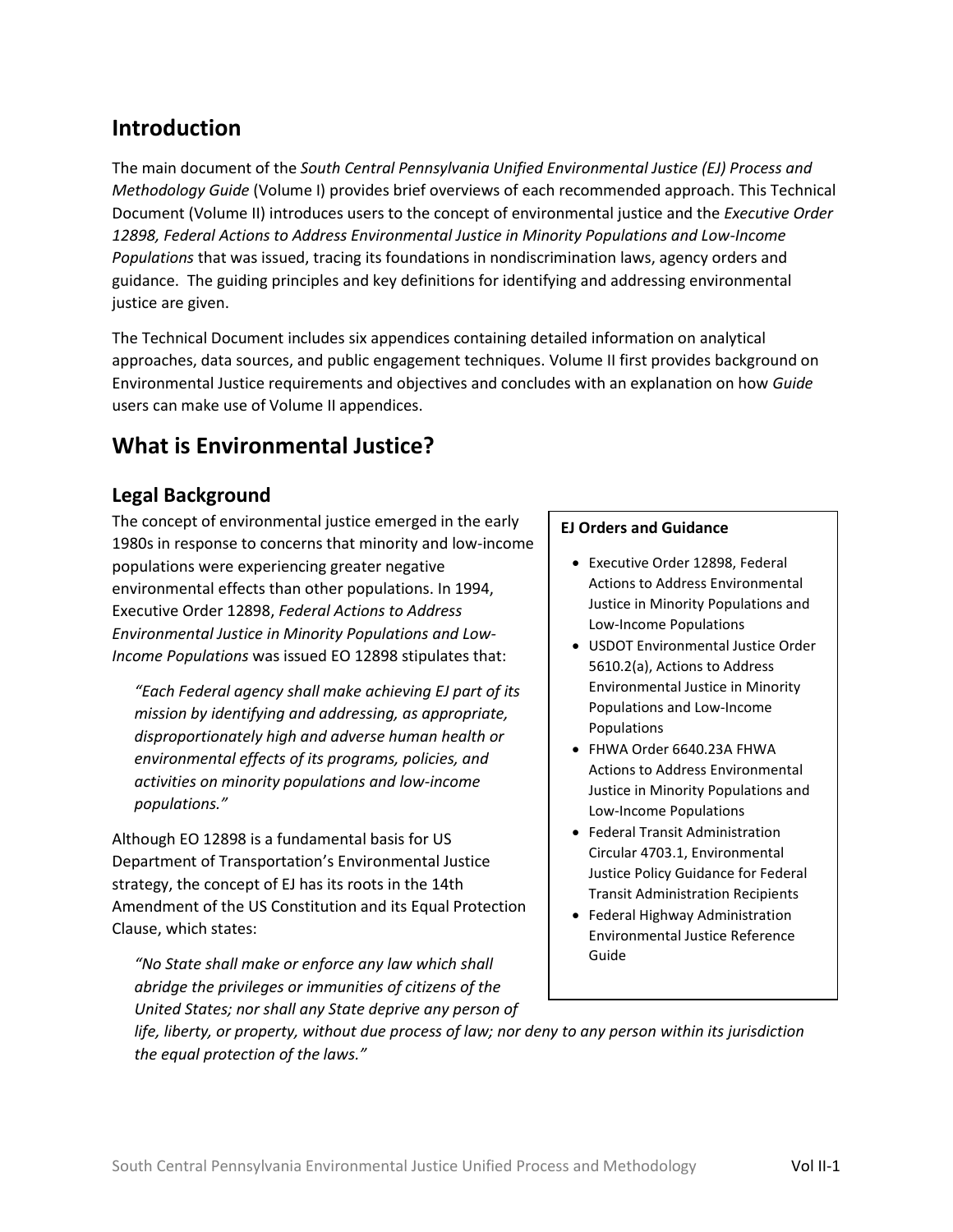Environmental Justice, as defined by E.O. 12898, is also rooted in Title VI of the 1964 Civil Rights Act, which prohibits discrimination by recipients of Federal financial assistance on the basis of race, color, and national origin.

*"No person in the United States shall, on the ground of race, color or national origin, be excluded from participation in, be denied the benefits of, or be subjected to discrimination under any program or activity receiving federal financial assistance."* 

Following the issuance of E.O. 12898, the US Department of Transportation (USDOT) issued orders establishing policies and procedures for identifying and addressing EJ in USDOT programs, policies, and activities. In 2012, USDOT issued an update to its internal DOT Order 5610.2(a), *Actions to Address Environmental Justice in Minority Populations and Low-Income Populations*. The updated Order reaffirms USDOT's commitment to EJ and clarifies certain aspects of the original Order, including the definitions of "minority" populations. The revisions clarify the distinction between a Title VI analysis and an EJ analysis conducted as part of a NEPA review, and affirm the importance of considering EJ principles as part of early planning activities in order to avoid disproportionately high and adverse impacts. In addition, the Federal Highway Administration (FHWA) reissued its FHWA Order 6640.23a and the Federal Transit Administration (FTA) issued its Circular 4703.1 in 2012 to provide guidance on meaningfully implementing EJ at the planning and project development level.

#### <span id="page-3-0"></span>**Who are protected populations under EJ?**

Minority and low-income populations are protected under EJ. Minority persons are defined as:

- Black a person having origins in any of the black racial groups of Africa
- Hispanic or Latino a person of Mexican, Puerto Rican, Cuban, Central or South American, or other Spanish culture or origin, regardless of race
- American Indian and Alaskan Native a person having origins in any of the original people of North America or South America (including Central America) who maintains cultural identification through tribal affiliation or community recognition **Persons in Family/**
- Native Hawaiian and Other Pacific Islander people having origins in any of the original peoples of Hawaii, Guam, Samoa, or other Pacific islands
- Asian American a person having origins in any of the original peoples of the Far East, Southeast Asia, or the Indian subcontinent

Low-income means a person whose household income is at or below the Department of Health and Human Services (HHS) poverty guidelines (shown in **Table 1**). MPOs may also employ a locally developed threshold that reflects local cost of living or otherwise is more appropriate for achieving its regional equity goals. The local threshold must be at least as inclusive as the HHS poverty guidelines.

| Persons in<br>Family/<br><b>Household</b> | <b>Poverty</b><br><b>Guideline</b><br>(2018) |
|-------------------------------------------|----------------------------------------------|
| 1                                         | \$12,140                                     |
| $\mathcal{P}$                             | \$16,460                                     |
| 3                                         | \$20,780                                     |
| 4                                         | \$25,100                                     |
| 5                                         | \$29,420                                     |
| 6                                         | \$33,740                                     |
| 7                                         | \$38,060                                     |
| 8                                         | \$42,380                                     |

**Table 1 U.S. Department of Health and Human Services (HHS) poverty guidelines**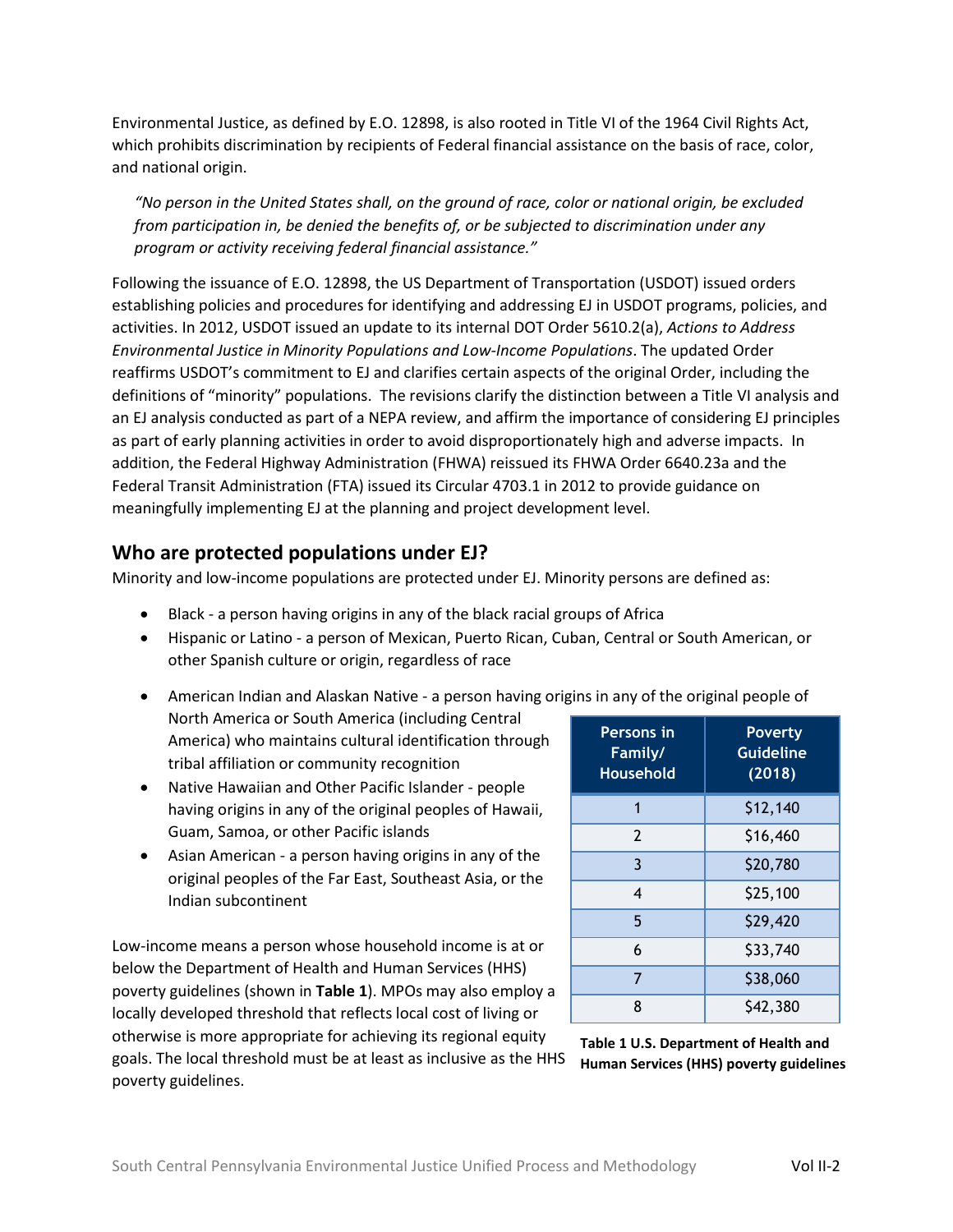The definition of minority and low-income populations should not be combined in the identification of environmental justice populations. Minority populations exist at all income levels; and low-income populations may be minority, non-minority, or a mix in a given area.

A minority population is any readily identifiable group of minority persons who live in geographic proximity. Low-income populations are any readily identifiable group of low-income persons who live in geographic proximity. If circumstances warrant, both minority and low-income populations may also include geographically dispersed or transient persons (such as migrant workers or Native Americans) who would be affected by a proposed DOT program, policy, or activity.

Persons do not have to reside within an area to be affected by a change resulting from a particular transportation program, policy, or activity. For example, non-resident travelers visiting a predominantly minority-serving church, commuting to a workplace, or shopping at a specialty store catering to specific minority populations—such as the foreign born—are examples of circumstances where disruption in access or displacement of facilities could result in an adverse effect borne by a minority or low-income group even if the area is not identified as a place with a high concentration of low-income or minority populations.

#### <span id="page-4-0"></span>**What are the guiding principles of EJ?**

USDOT identifies three guiding EJ principles that MPOs should consider throughout the transportation planning process, including public outreach and participation efforts:

- To avoid, minimize, or mitigate disproportionately high and adverse human health and environmental effects, including social and economic effects, on minority populations and lowincome populations.
- To ensure the full and fair participation by all potentially affected communities in the transportation decision-making process.
- To prevent the denial of, reduction in, or significant delay in the receipt of benefits by minority and low-income populations.

### <span id="page-4-1"></span>**Analyzing adverse effects and benefits**

Under the USDOT Order 5610.2(a), "adverse effects" refers to "the totality of significant individual or cumulative human health or environmental effects, including interrelated social and economic effects". These effects may include, but are not limited to:

- bodily impairment, infirmity, illness, or death;
- air, noise, and water pollution and soil contamination;
- destruction or disruption of man-made or natural resources;
- destruction or diminution of aesthetic values;
- destruction or disruption of community cohesion or a community's economic vitality;
- destruction or disruption of the availability of public and private facilities and services;
- vibration;
- adverse employment effects;
- displacement of persons, businesses, farms, or non-profit organizations;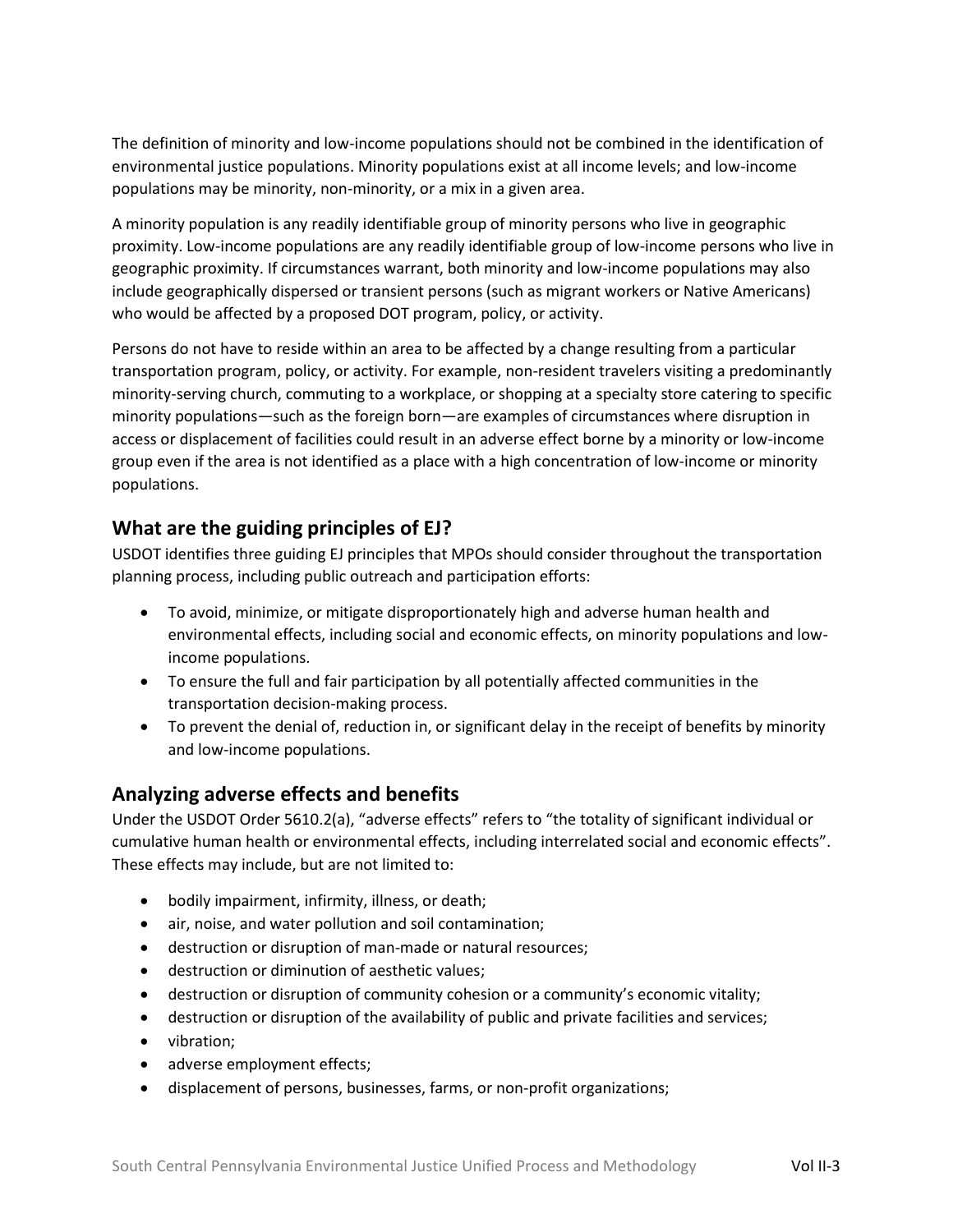- increased traffic congestion, isolation, exclusion or separation of individuals within a given community or from the broader community; and
- the denial of, reduction in, or significant delay in the receipt of benefits of DOT programs, policies, or activities.

Adverse effects are not limited to specific negative impacts, but can be any number or combination of negative impacts. Adverse effects can be for an individual or group of individuals who are minority, lowincome, or both minority and low-income. Identifying adverse effects requires an analysis that assesses the extent of the effect.

Transportation decisions can also deliver benefits to individuals, groups and communities. Some examples of benefits from transportation that may accrue include:

- reduced travel times:
- reduced travel costs;
- improved reliability;
- improved safety;
- improved travel options; and
- economic development.

USDOT defines "disproportionately high and adverse effect on human health or the environment" as:

"an adverse effect that:

- 1) is predominately borne by a minority population and/or a low-income population; or
- 2) will be suffered by the minority population and/or low-income population and is appreciably more severe or greater in magnitude then the adverse effect that will be suffered by the nonminority population and/or non-low-income population."

In the transportation planning stage, the foundation for making an environmental justice determination involves the appropriate use of data, analytical methods and public engagement to enable a comparative consideration of the benefits and adverse effects borne or suffered by EJ populations against those experienced by non-EJ populations. Making a determination of whether there are disproportionately high and adverse effects requires consideration of the mitigating strategies that a transportation agency may implement to address unmet needs and offset imbalances in the distribution of benefits and burdens borne or suffered by EJ populations.

### <span id="page-5-0"></span>**EJ and Title VI**

EO 12898 reinforces and reaffirms the rights and legal requirements of Title VI of the Civil Rights Act. Title VI of the Civil Rights Act of 1964 prohibits discrimination by recipients of Federal financial assistance on the basis of race, color, and national origin, including matters related to language access for limited English proficient (LEP) persons. Under DOT's Title VI regulations, recipients of DOT financial assistance are prohibited from using "criteria or methods of administering your program which have the effect of subjecting individuals to discrimination based on their race color, or national origin." The objective of EO 12898 is to ensure that Federal agencies promote and enforce nondiscrimination as one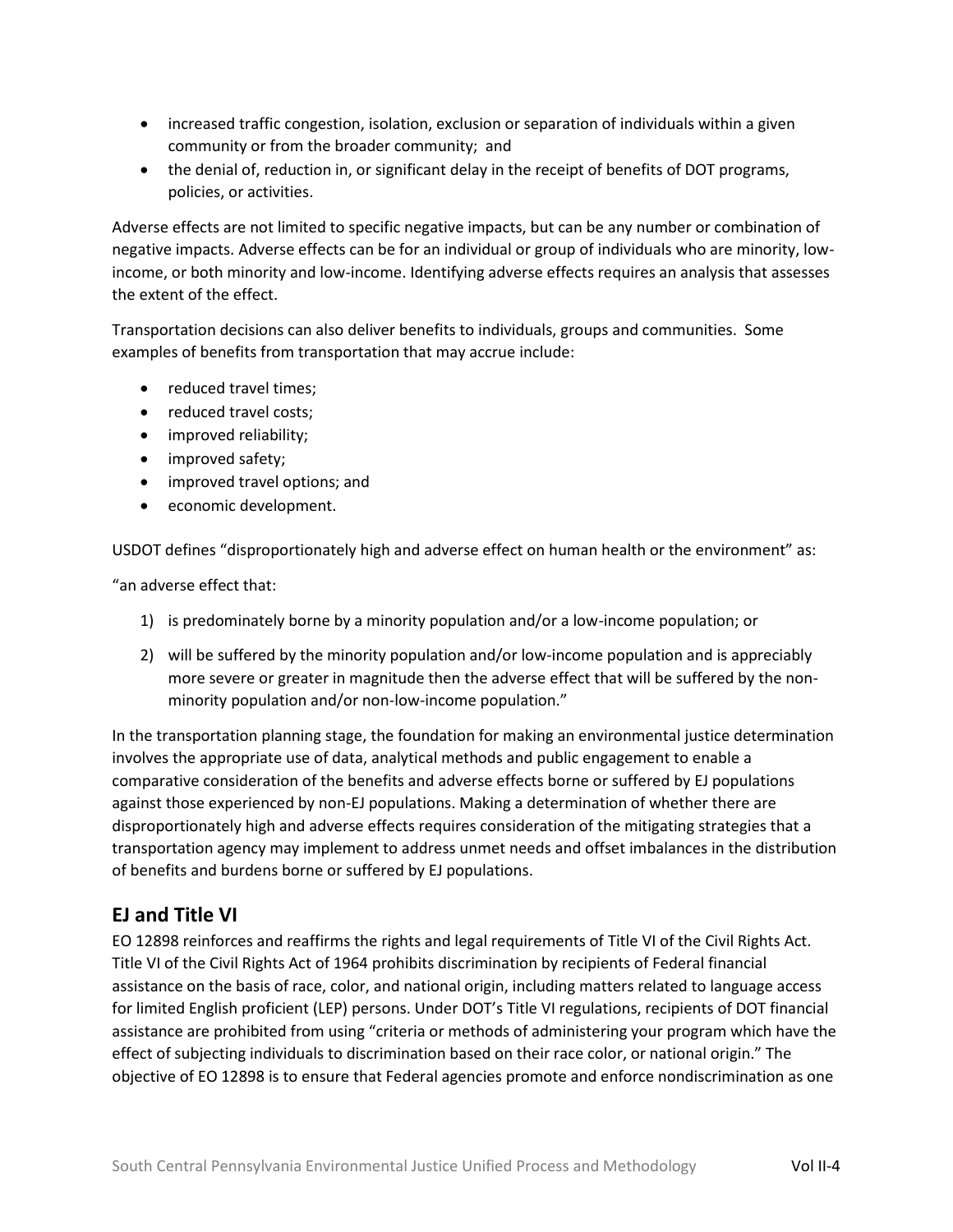way of achieving the overarching objective of EJ – a fair distribution of the benefits or burdens of Federal programs, policies, and activities.

In some respects, the statutory and regulatory requirements of Title VI are broader in scope than EO 12898, and in some respects are narrower. The diagram in **Figure 1** seeks to clarify the differences in protected populations represented under Title VI and EJ. The term "minority", which is a protected class under EJ, overlaps with race, color, and national origin, which the Title VI statute protects. The coverage of national origin under Title VI also includes limited English proficiency, or LEP, populations. EJ, however, also applies to low-income populations, which are not covered under the Title VI statute.



**Figure 1 Overlaps in Populations Protected Under EJ and Title VI**

Both EJ and Title VI create specific tools that USDOT uses to ensure that grantees' planning, project development, and operational activities comply with statutes and regulations. EJ analysis does not satisfy specific Title VI program requirements. However, tools developed for Title VI – like a Title VI survey and other public involvement work with disadvantaged communities should be used to inform EJ work. Paying close attention to EJ in the planning stage may provide an opportunity to avoid and minimize adverse effects, or ensure the delivery of benefits to EJ populations, thereby lessening the potential for Title VI complaints when plans and programs are implemented. EJ however does not create any rights or legal remedies, whereas a Title VI complaint can be filed and projects can be litigated under Title VI. **Table 2** summarizes key similarities and differences between EJ and Title VI.

| Table 2 Relationship between EO 12898 and Title VI |  |
|----------------------------------------------------|--|
|                                                    |  |

| <b>SIMILARITIES</b>                             | <b>DIFFERENCES</b>                             |
|-------------------------------------------------|------------------------------------------------|
| • Both address non-discrimination.              | EO 12898 covers minority and low-income        |
| • Both capture minority populations.            | status, while Title VI and supplemental        |
| • Both are rooted in the constitutional         | legislation cover race, color, national        |
| guarantee (14 <sup>th</sup> Amendment) that all | origin, sex, age, disability and religion.     |
| citizens are created equal and are entitled     | EO 12898 is an executive order (an order       |
| to equal protection.                            | of the President of the United States),        |
| • Both address involvement of impacted          | while Title VI is a Federal statute (an act of |
| citizens in the decision-making process         | Congress)                                      |
| through meaningful involvement and              | EO 12898 mandates a process, while Title       |
| participation.                                  | VI prohibits discrimination.                   |
|                                                 |                                                |

*Source: PennDOT, Project Level Environmental Justice Guide*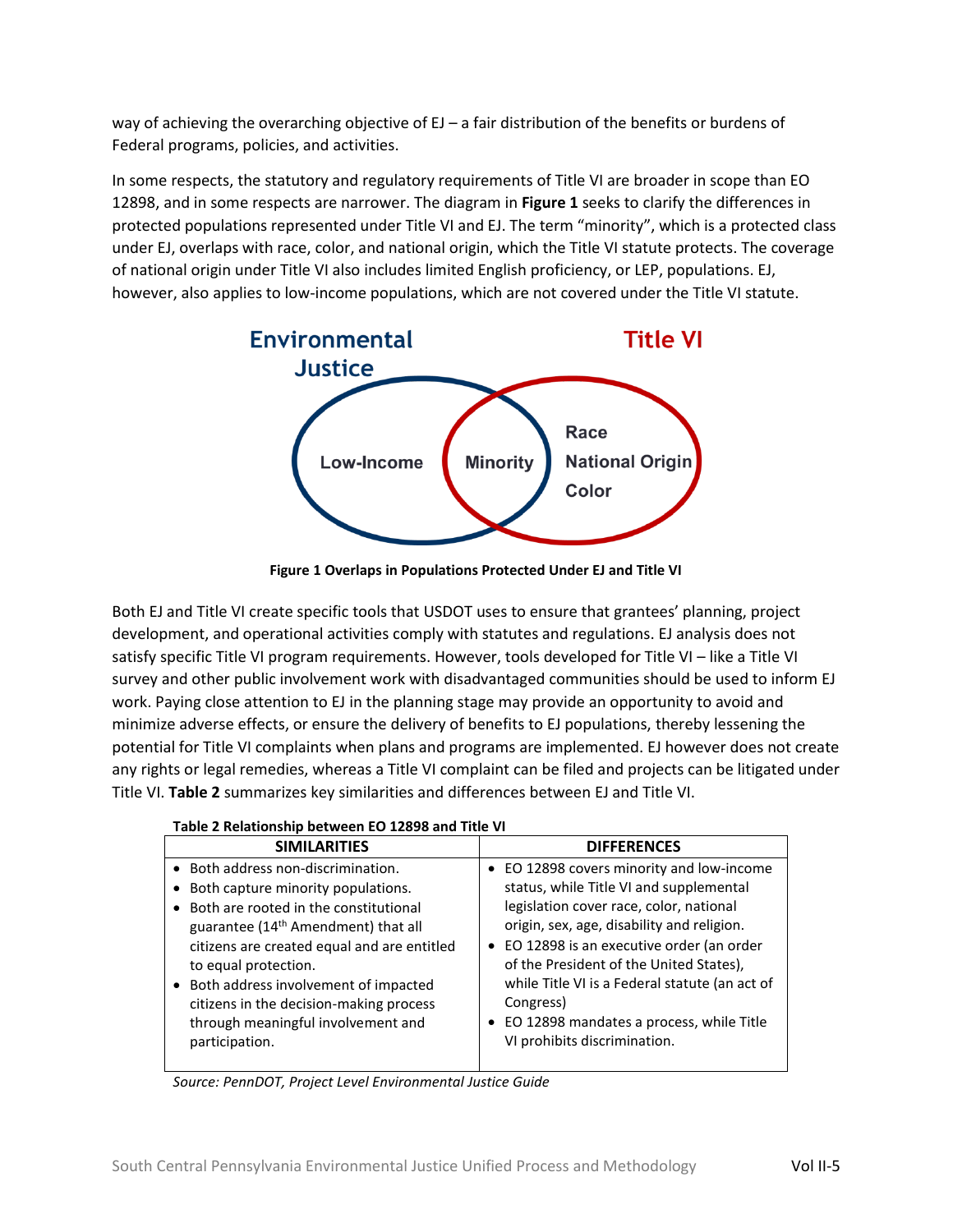#### <span id="page-7-0"></span>**Why implement EJ?**

State DOTs and MPOs must certify to FHWA and FTA that their planning process is addressing major issues facing the area and is being conducted in accordance with applicable laws and requirements. The planning regulations at 23 CFR 450.316(a)(1)(vii), require that the needs of "traditionally underserved" by existing transportation systems, such as low-income and/or minority populations that may face challenges accessing employment and other services, be sought out and considered. The selfcertification process addresses several requirements including adherence to Title VI of the Civil Rights Act of 1964 and Title VI assurances executed by each state. Additionally, the metropolitan planning process should be consistent with the principles set forth in EO 12898.

Formal certification reviews of the metropolitan planning process in transportation management areas (urbanized populations over 200,000) are conducted by FTA and FHWA at least every four years. At least once every four years, FHWA Divisions and FTA Regions must jointly develop a report of findings and submit a transmittal letter documenting the final certification decision (i.e., if the TMA is fully meeting the requirements). This certification determination is the basis for providing ongoing allocations of Federal funds.

While FHWA and FTA review and approve planning products, provide technical assistance, and promote good practice on a routine basis, the formal assessment during a certification review also provides a valuable opportunity for FHWA and FTA to comprehensively assess compliance and provide advice and technical assistance to the MPO and its planning partners for enhancing the multimodal planning process and improving the quality of transportation investment decisions. During certification review, several types of questions are raised to substantiate the basis upon which self-certification of Title VI compliance is made. These extend to three broad capability review topics; Overall Strategies and Goals; Service Equity, and Public Involvement. Reviewers ascertain the effectiveness of MPOs' efforts to identify and address disproportionately high and adverse impacts and include EJ populations in public outreach.

However, MPOs should avoid viewing EJ as a "box to check" to meet a federal mandate. Effective transportation decision-making depends upon understanding and properly addressing the unique needs of different socioeconomic groups. EJ processes and analyses, when properly designed and implemented, allow MPOs to deliver plans and projects that more effectively serve the MPO region. In the past, FHWA has sought to make clear that there are benefits to the proper integration of EJ into decision-making processes, including:

- Make better transportation decisions that meet the needs of all people
- Design transportation facilities that fit more harmoniously into communities
- Enhance the public-involvement process, strengthen community-based partnerships, and provide minority and low-income populations with opportunities to learn about and improve the quality and usefulness of transportation in their lives
- Improve data collection, monitoring, and analysis tools that assess the needs of, and analyze the potential impacts on minority and low-income populations
- Partner with other public and private programs to leverage transportation-agency resources to achieve a common vision for communities
- Avoid disproportionately high and adverse impacts on minority and low-income populations